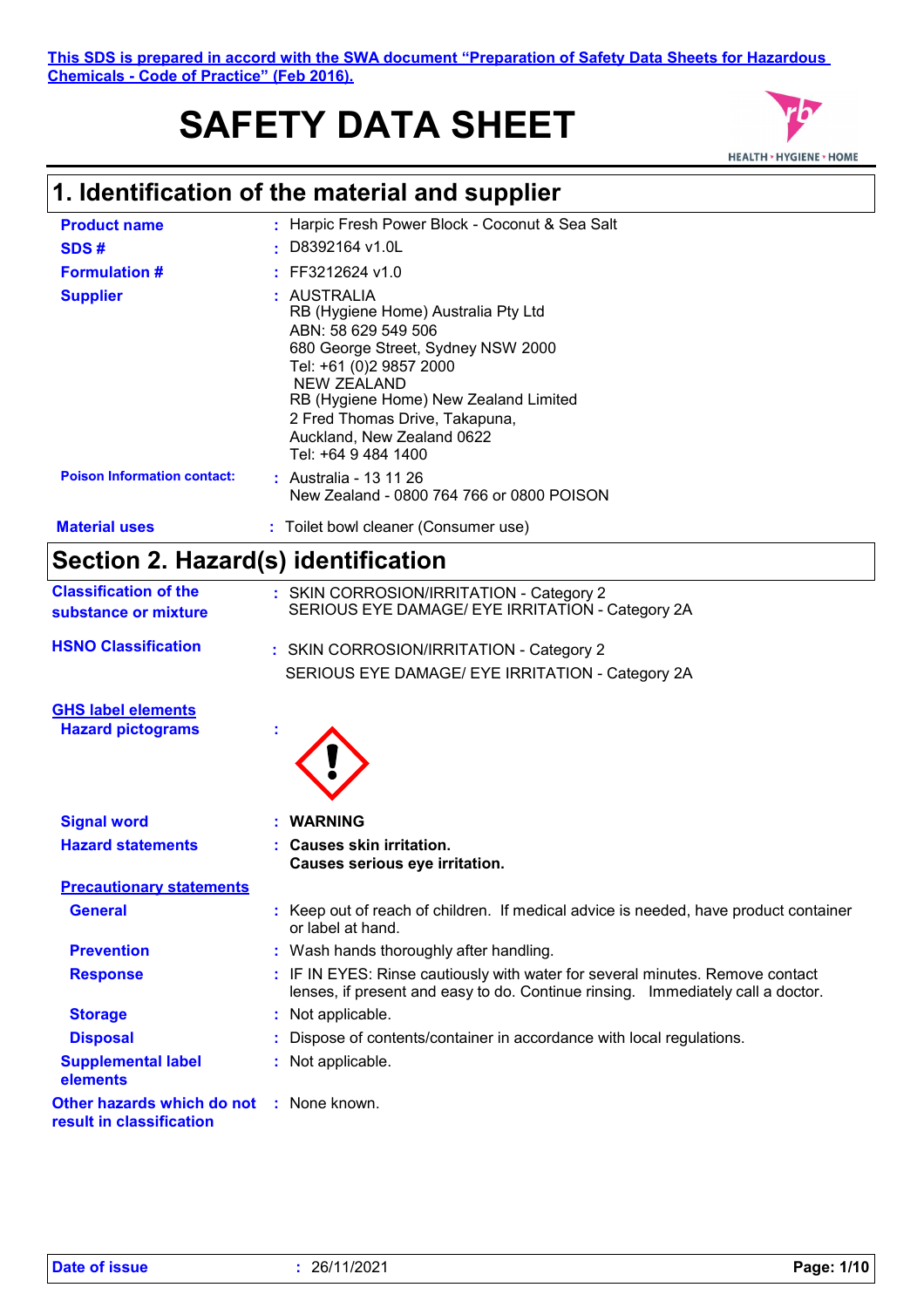# **Section 3. Composition and ingredient information**

**Substance/mixture :**

: Mixture

| <b>Ingredient name</b>          | $\%$ (w/w) | <b>CAS number</b> |
|---------------------------------|------------|-------------------|
| Sodium dodecylbenzene sulfonate | 1≥30 - ≤60 | 68411-30-3        |
| Titanium dioxide                | '≤3        | 13463-67-7        |

 **Other Non-hazardous ingredients to 100%**

**Occupational exposure limits, if available, are listed in Section 8.**

# **Section 4. First aid measures**

| <b>Description of necessary first aid measures</b> |                                                                                                                                                                                                                                                                                                                                                                                                                                                                                                                                                                                                                                                                                                                                                                                                                              |
|----------------------------------------------------|------------------------------------------------------------------------------------------------------------------------------------------------------------------------------------------------------------------------------------------------------------------------------------------------------------------------------------------------------------------------------------------------------------------------------------------------------------------------------------------------------------------------------------------------------------------------------------------------------------------------------------------------------------------------------------------------------------------------------------------------------------------------------------------------------------------------------|
| <b>Eye contact</b>                                 | : Immediately flush eyes with plenty of water, occasionally lifting the upper and lower<br>eyelids. Check for and remove any contact lenses. Continue to rinse for at least 10<br>minutes. Get medical attention.                                                                                                                                                                                                                                                                                                                                                                                                                                                                                                                                                                                                            |
| <b>Inhalation</b>                                  | : Remove victim to fresh air and keep at rest in a position comfortable for breathing.<br>If not breathing, if breathing is irregular or if respiratory arrest occurs, provide<br>artificial respiration or oxygen by trained personnel. It may be dangerous to the<br>person providing aid to give mouth-to-mouth resuscitation. Get medical attention if<br>adverse health effects persist or are severe. If unconscious, place in recovery<br>position and get medical attention immediately. Maintain an open airway. Loosen<br>tight clothing such as a collar, tie, belt or waistband.                                                                                                                                                                                                                                 |
| <b>Skin contact</b>                                | : Flush contaminated skin with plenty of water. Remove contaminated clothing and<br>shoes. Continue to rinse for at least 10 minutes. Get medical attention. Wash<br>clothing before reuse. Clean shoes thoroughly before reuse.                                                                                                                                                                                                                                                                                                                                                                                                                                                                                                                                                                                             |
| <b>Ingestion</b>                                   | : Wash out mouth with water. Remove dentures if any. Remove victim to fresh air<br>and keep at rest in a position comfortable for breathing. If material has been<br>swallowed and the exposed person is conscious, give small quantities of water to<br>drink. Stop if the exposed person feels sick as vomiting may be dangerous. Do not<br>induce vomiting unless directed to do so by medical personnel. If vomiting occurs,<br>the head should be kept low so that vomit does not enter the lungs. Get medical<br>attention if adverse health effects persist or are severe. Never give anything by<br>mouth to an unconscious person. If unconscious, place in recovery position and get<br>medical attention immediately. Maintain an open airway. Loosen tight clothing such<br>as a collar, tie, belt or waistband. |

#### **Most important symptoms/effects, acute and delayed**

| <b>Potential acute health effects</b> |                                                                                            |
|---------------------------------------|--------------------------------------------------------------------------------------------|
| Eye contact                           | : Causes serious eye irritation.                                                           |
| <b>Inhalation</b>                     | : No known significant effects or critical hazards.                                        |
| <b>Skin contact</b>                   | : Causes skin irritation.                                                                  |
| <b>Ingestion</b>                      | : No known significant effects or critical hazards.                                        |
| <b>Over-exposure signs/symptoms</b>   |                                                                                            |
| Eye contact                           | : Adverse symptoms may include the following:<br>pain or irritation<br>watering<br>redness |
| <b>Inhalation</b>                     | : No specific data.                                                                        |
| <b>Skin contact</b>                   | : Adverse symptoms may include the following:<br>irritation<br>redness                     |
| <b>Ingestion</b>                      | : No specific data.                                                                        |
|                                       | Indication of immediate medical attention and special treatment needed, if necessary       |

| <b>Notes to physician</b> | : Treat symptomatically. Contact poison treatment specialist immediately if large |
|---------------------------|-----------------------------------------------------------------------------------|
|                           | quantities have been ingested or inhaled.                                         |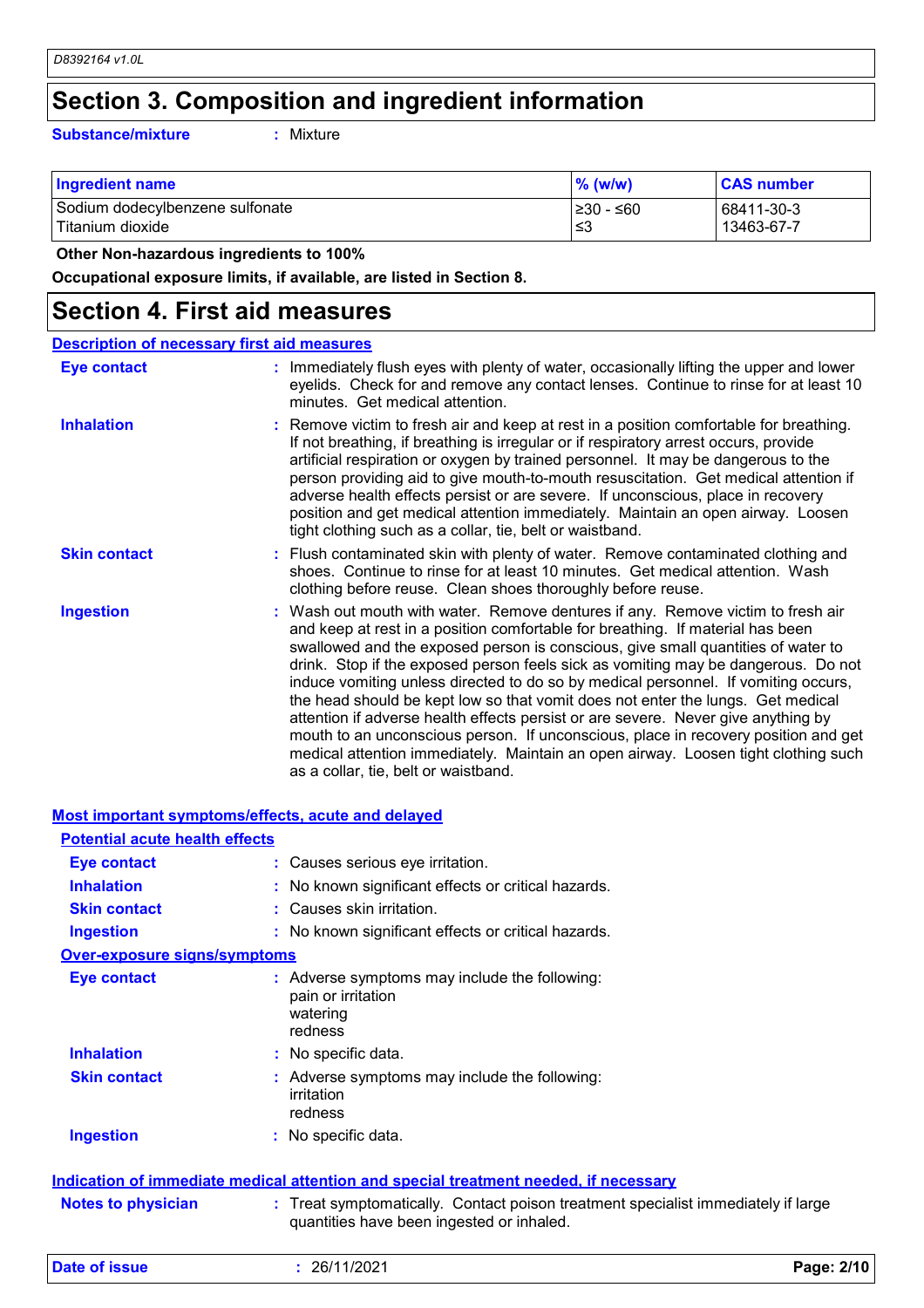# **Section 4. First aid measures**

**Specific treatments :** No specific treatment.

**Protection of first-aiders** : No action shall be taken involving any personal risk or without suitable training. It may be dangerous to the person providing aid to give mouth-to-mouth resuscitation.

**See toxicological information (Section 11)**

# **Section 5. Fire-fighting measures**

| <b>Extinguishing media</b>                                           |                                                                                                                                                                                                     |
|----------------------------------------------------------------------|-----------------------------------------------------------------------------------------------------------------------------------------------------------------------------------------------------|
| <b>Suitable extinguishing</b><br>media                               | : Use an extinguishing agent suitable for the surrounding fire.                                                                                                                                     |
| <b>Unsuitable extinguishing</b><br>media                             | : None known.                                                                                                                                                                                       |
| <b>Specific hazards arising</b><br>from the chemical                 | : No specific fire or explosion hazard.                                                                                                                                                             |
| <b>Hazardous thermal</b><br>decomposition products                   | : Decomposition products may include the following materials:<br>carbon dioxide<br>carbon monoxide<br>sulfur oxides<br>metal oxide/oxides                                                           |
| <b>Special protective actions</b><br>for fire-fighters               | : Promptly isolate the scene by removing all persons from the vicinity of the incident if<br>there is a fire. No action shall be taken involving any personal risk or without<br>suitable training. |
| <b>Special protective</b><br>equipments for fire-<br><b>fighters</b> | : Fire-fighters should wear appropriate protective equipment and self-contained<br>breathing apparatus (SCBA) with a full face-piece operated in positive pressure<br>mode.                         |

# **Section 6. Accidental release measures**

|                                                              | Personal precautions, protective equipment and emergency procedures                                                                                                                                                                                                                                                                                                                                                                                |
|--------------------------------------------------------------|----------------------------------------------------------------------------------------------------------------------------------------------------------------------------------------------------------------------------------------------------------------------------------------------------------------------------------------------------------------------------------------------------------------------------------------------------|
| For non-emergency<br>personnel                               | : No action shall be taken involving any personal risk or without suitable training.<br>Evacuate surrounding areas. Keep unnecessary and unprotected personnel from<br>entering. Do not touch or walk through spilled material. Provide adequate<br>ventilation. Wear appropriate respirator when ventilation is inadequate. Put on<br>appropriate personal protective equipment.                                                                  |
|                                                              | For emergency responders : If specialized clothing is required to deal with the spillage, take note of any<br>information in Section 8 on suitable and unsuitable materials. See also the<br>information in "For non-emergency personnel".                                                                                                                                                                                                         |
| <b>Environmental precautions</b>                             | : Avoid dispersal of spilled material and runoff and contact with soil, waterways,<br>drains and sewers. Inform the relevant authorities if the product has caused<br>environmental pollution (sewers, waterways, soil or air).                                                                                                                                                                                                                    |
| <b>Methods and materials for containment and cleaning up</b> |                                                                                                                                                                                                                                                                                                                                                                                                                                                    |
| <b>Small spill</b>                                           | : Move containers from spill area. Avoid dust generation. Using a vacuum with<br>HEPA filter will reduce dust dispersal. Place spilled material in a designated,<br>labeled waste container. Dispose of via a licensed waste disposal contractor.                                                                                                                                                                                                  |
| <b>Large spill</b>                                           | : Move containers from spill area. Approach release from upwind. Prevent entry into<br>sewers, water courses, basements or confined areas. Avoid dust generation. Do<br>not dry sweep. Vacuum dust with equipment fitted with a HEPA filter and place in a<br>closed, labeled waste container. Dispose of via a licensed waste disposal<br>contractor. Note: see Section 1 for emergency contact information and Section 13<br>for waste disposal. |

#### **See Section 1 for emergency contact information.**

| <b>Date of issue</b> | 26/11/2021 | Page: 3/10 |
|----------------------|------------|------------|
|                      |            |            |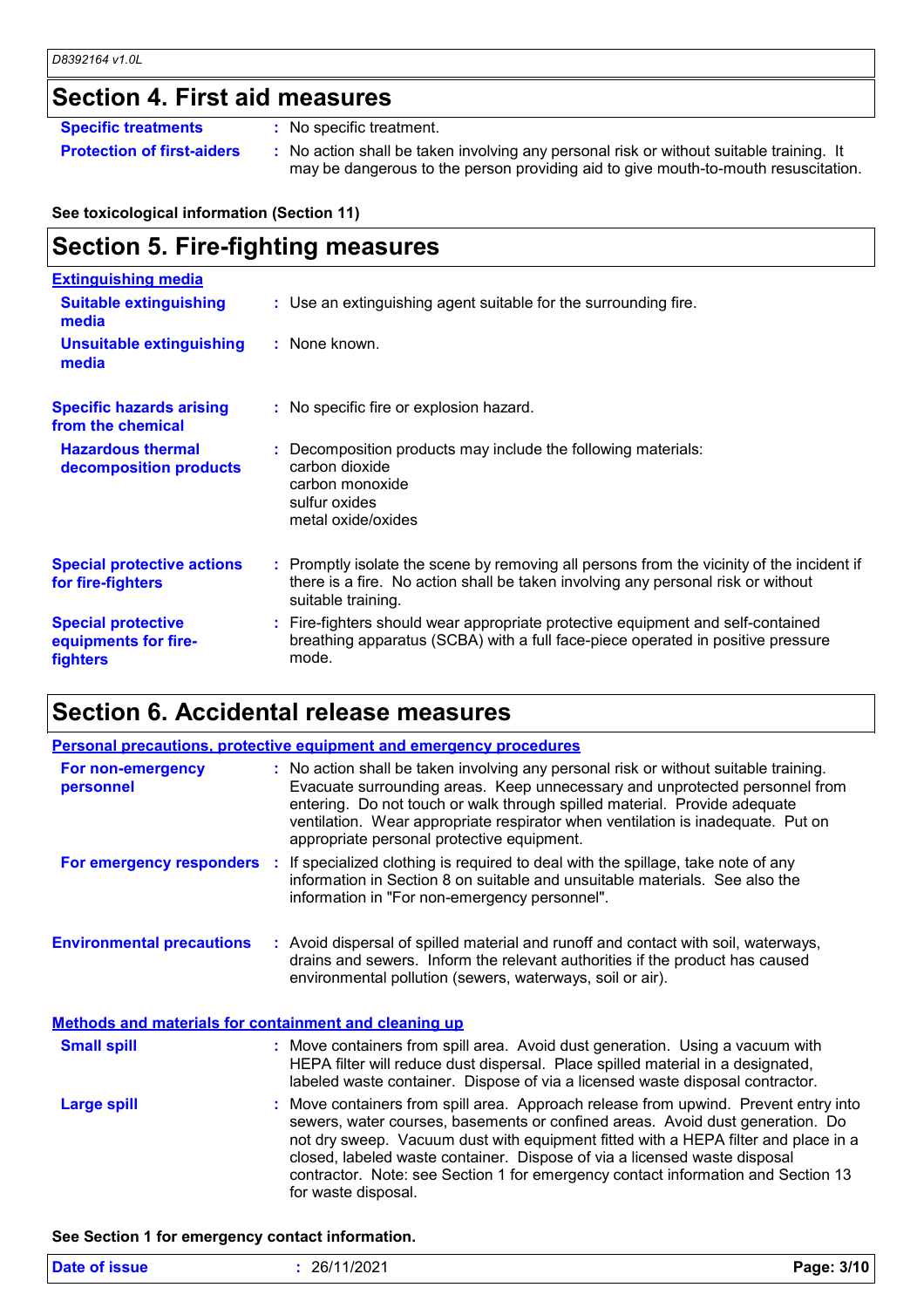# **Section 6. Accidental release measures**

**See Section 8 for information on appropriate personal protective equipment.**

**See Section 13 for additional waste treatment information.**

# **Section 7. Handling and storage**

| <b>Precautions for safe handling</b>            |  |                 |
|-------------------------------------------------|--|-----------------|
| The contract of the contract of the contract of |  | <b>D.</b> L. L. |

| <b>Protective measures</b>                                                       | : Put on appropriate personal protective equipment (see Section 8). Do not ingest.<br>Avoid contact with eyes, skin and clothing. Keep in the original container or an<br>approved alternative made from a compatible material, kept tightly closed when not<br>in use. Empty containers retain product residue and can be hazardous. Do not<br>reuse container.                                                                                                                                                                                                                   |
|----------------------------------------------------------------------------------|------------------------------------------------------------------------------------------------------------------------------------------------------------------------------------------------------------------------------------------------------------------------------------------------------------------------------------------------------------------------------------------------------------------------------------------------------------------------------------------------------------------------------------------------------------------------------------|
| <b>Advice on general</b><br>occupational hygiene                                 | : Eating, drinking and smoking should be prohibited in areas where this material is<br>handled, stored and processed. Workers should wash hands and face before<br>eating, drinking and smoking. Remove contaminated clothing and protective<br>equipment before entering eating areas. See also Section 8 for additional<br>information on hygiene measures.                                                                                                                                                                                                                      |
| <b>Conditions for safe storage,</b><br>including any<br><b>incompatibilities</b> | : Store in accordance with local regulations. Store in original container protected<br>from direct sunlight in a dry, cool and well-ventilated area, away from incompatible<br>materials (see Section 10) and food and drink. Keep container tightly closed and<br>sealed until ready for use. Containers that have been opened must be carefully<br>resealed and kept upright to prevent leakage. Do not store in unlabeled containers.<br>Use appropriate containment to avoid environmental contamination. See Section 10<br>for incompatible materials before handling or use. |

# **Section 8. Exposure controls and personal protection**

#### **Control parameters**

#### **Australia**

#### **Occupational exposure limits**

| <b>Ingredient name</b> | <b>Exposure limits</b>                                                         |
|------------------------|--------------------------------------------------------------------------------|
| I titanium dioxide     | Safe Work Australia (Australia, 4/2018).<br>TWA: 10 mg/m <sup>3</sup> 8 hours. |

#### **New Zealand**

#### **Occupational exposure limits**

| <b>Ingredient name</b> | <b>Exposure limits</b>                                                                                                                                                         |
|------------------------|--------------------------------------------------------------------------------------------------------------------------------------------------------------------------------|
| I titanium dioxide     | NZ HSWA 2015 (New Zealand, 11/2017).<br>WES-TWA: 10 mg/m <sup>3</sup> 8 hours. Form: The value for<br>inhalable dust containing no asbestos and less than 1%<br>l free silica. |

| <b>Appropriate engineering</b>                   | : Good general ventilation should be sufficient to control worker exposure to airborne                                                                                                                                                                                                                                          |
|--------------------------------------------------|---------------------------------------------------------------------------------------------------------------------------------------------------------------------------------------------------------------------------------------------------------------------------------------------------------------------------------|
| <b>controls</b>                                  | contaminants.                                                                                                                                                                                                                                                                                                                   |
| <b>Environmental exposure</b><br><b>controls</b> | : Emissions from ventilation or work process equipment should be checked to ensure<br>they comply with the requirements of environmental protection legislation. In some<br>cases, fume scrubbers, filters or engineering modifications to the process<br>equipment will be necessary to reduce emissions to acceptable levels. |

| <b>Individual protection measures</b> |                                                                                                                                                                                                                                                                                                                                                                                                   |
|---------------------------------------|---------------------------------------------------------------------------------------------------------------------------------------------------------------------------------------------------------------------------------------------------------------------------------------------------------------------------------------------------------------------------------------------------|
| <b>Hygiene measures</b>               | : Wash hands, forearms and face thoroughly after handling chemical products, before<br>eating, smoking and using the lavatory and at the end of the working period.<br>Appropriate techniques should be used to remove potentially contaminated clothing.<br>Wash contaminated clothing before reusing. Ensure that eyewash stations and<br>safety showers are close to the workstation location. |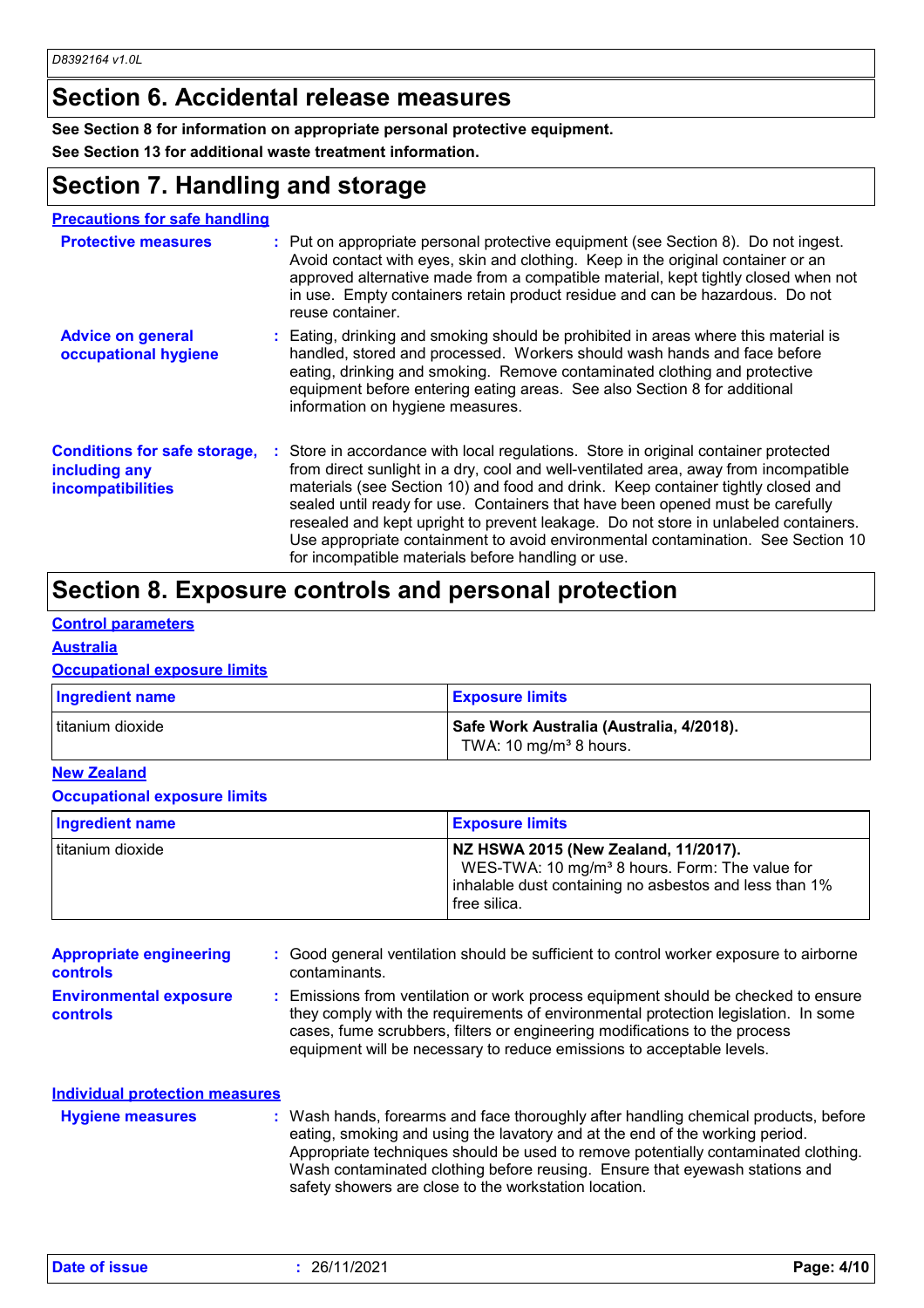# **Section 8. Exposure controls and personal protection**

| <b>Eye/face protection</b>    | : Safety eyewear complying with an approved standard should be used when a risk<br>assessment indicates this is necessary to avoid exposure to liquid splashes, mists,<br>gases or dusts. If contact is possible, the following protection should be worn,<br>unless the assessment indicates a higher degree of protection: chemical splash<br>goggles.                                                                                                                                                                                                                                                                  |
|-------------------------------|---------------------------------------------------------------------------------------------------------------------------------------------------------------------------------------------------------------------------------------------------------------------------------------------------------------------------------------------------------------------------------------------------------------------------------------------------------------------------------------------------------------------------------------------------------------------------------------------------------------------------|
| <b>Skin protection</b>        |                                                                                                                                                                                                                                                                                                                                                                                                                                                                                                                                                                                                                           |
| <b>Hand protection</b>        | : Chemical-resistant, impervious gloves complying with an approved standard should<br>be worn at all times when handling chemical products if a risk assessment indicates<br>this is necessary. Considering the parameters specified by the glove manufacturer,<br>check during use that the gloves are still retaining their protective properties. It<br>should be noted that the time to breakthrough for any glove material may be<br>different for different glove manufacturers. In the case of mixtures, consisting of<br>several substances, the protection time of the gloves cannot be accurately<br>estimated. |
| <b>Body protection</b>        | : Personal protective equipment for the body should be selected based on the task<br>being performed and the risks involved and should be approved by a specialist<br>before handling this product.                                                                                                                                                                                                                                                                                                                                                                                                                       |
| <b>Other skin protection</b>  | : Appropriate footwear and any additional skin protection measures should be<br>selected based on the task being performed and the risks involved and should be<br>approved by a specialist before handling this product.                                                                                                                                                                                                                                                                                                                                                                                                 |
| <b>Respiratory protection</b> | : Based on the hazard and potential for exposure, select a respirator that meets the<br>appropriate standard or certification. Respirators must be used according to a<br>respiratory protection program to ensure proper fitting, training, and other important<br>aspects of use.                                                                                                                                                                                                                                                                                                                                       |

# **Section 9. Physical and chemical properties**

| <b>Appearance</b>                                 |                                                                        |
|---------------------------------------------------|------------------------------------------------------------------------|
| <b>Physical state</b>                             | : Solid. [Block (Caged)]                                               |
| <b>Color</b>                                      | : White / Blue                                                         |
| <b>Odor</b>                                       | Not available.                                                         |
| <b>Odor threshold</b>                             | : Not available.                                                       |
| pH                                                | 6 to 9 [Conc. (% w/w): 100%]                                           |
| <b>Melting point</b>                              | $:$ Not available.                                                     |
| <b>Boiling point</b>                              | : Not available.                                                       |
| <b>Flash point</b>                                | $:$ Not available.                                                     |
| <b>Evaporation rate</b>                           | : Not available.                                                       |
| <b>Flammability (solid, gas)</b>                  | : Not available.                                                       |
| Lower and upper explosive<br>(flammable) limits   | : Not available.                                                       |
| <b>Vapor pressure</b>                             | : Not available.                                                       |
| <b>Vapor density</b>                              | : Not available.                                                       |
| <b>Relative density</b>                           | : Not available.                                                       |
| <b>Solubility</b>                                 | : Easily soluble in the following materials: cold water and hot water. |
| <b>Solubility in water</b>                        | : Not available.                                                       |
| <b>Partition coefficient: n-</b><br>octanol/water | : Not available.                                                       |
| <b>Auto-ignition temperature</b>                  | : Not available.                                                       |
| <b>Decomposition temperature</b>                  | $:$ Not available.                                                     |
| <b>Viscosity</b>                                  | : Not available.                                                       |
| Flow time (ISO 2431)                              | : Not available.                                                       |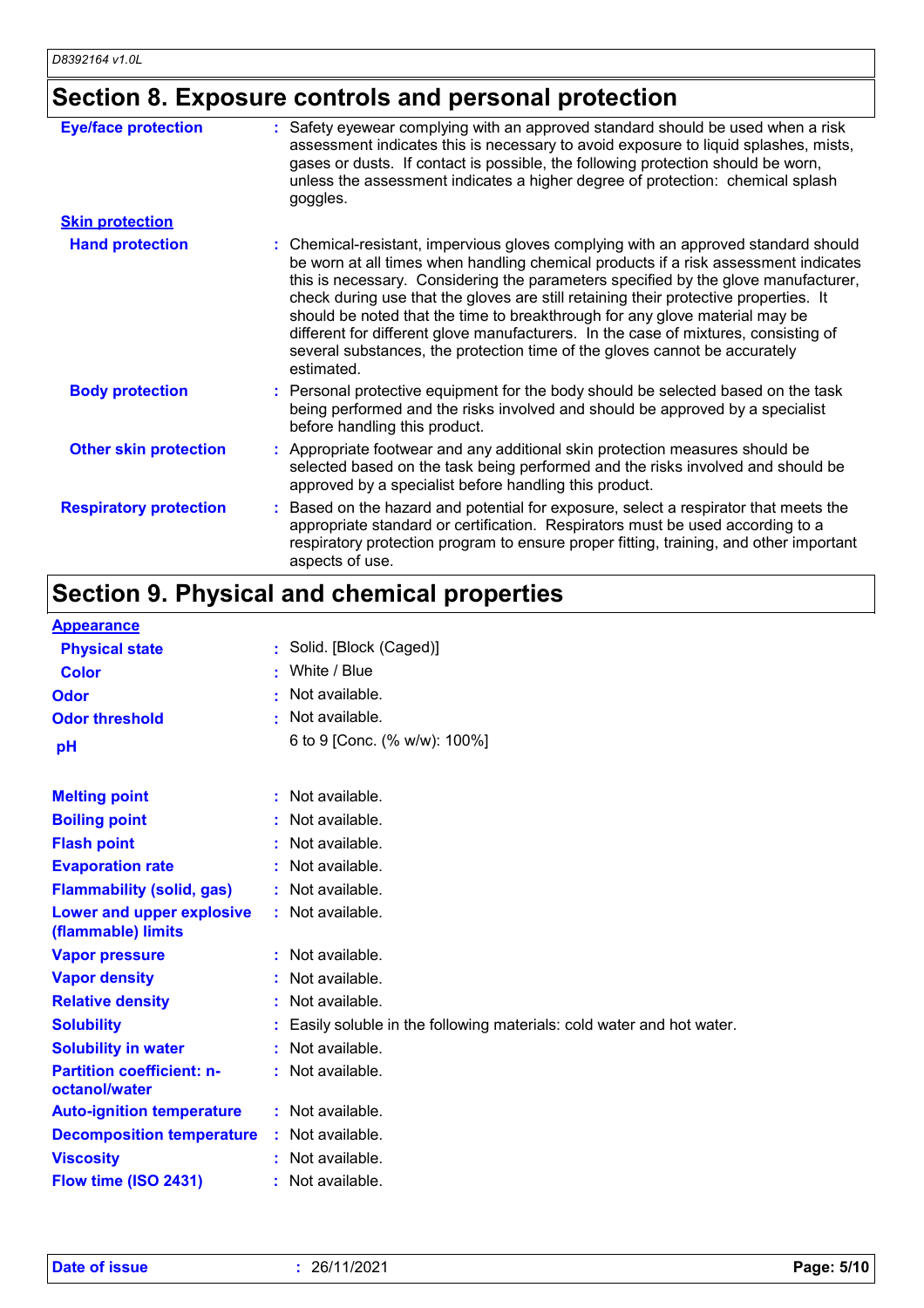# **Section 10. Stability and reactivity**

| <b>Reactivity</b><br><b>Chemical stability</b> | : No specific test data related to reactivity available for this product or its ingredients.<br>: The product is stable. |
|------------------------------------------------|--------------------------------------------------------------------------------------------------------------------------|
| <b>Possibility of hazardous</b>                | : Under normal conditions of storage and use, hazardous reactions will not occur.                                        |
| reactions                                      |                                                                                                                          |
| <b>Conditions to avoid</b>                     | : No specific data.                                                                                                      |
| <b>Incompatible materials</b>                  | : No specific data.                                                                                                      |
| <b>Hazardous decomposition</b><br>products     | : Under normal conditions of storage and use, hazardous decomposition products<br>should not be produced.                |

# **Section 11. Toxicological information**

#### **Information on toxicological effects**

#### **Acute toxicity**

| <b>Product/ingredient name</b>     | <b>∣Result</b> | <b>Species</b> | <b>Dose</b> | <b>Exposure</b> |
|------------------------------------|----------------|----------------|-------------|-----------------|
| Sodium dodecylbenzene<br>sulfonate | LD50 Oral      | Rat            | 1080 mg/kg  |                 |

#### **Conclusion/Summary :** Based on available data, the classification criteria are not met. **Irritation/Corrosion**

| <b>Product/ingredient name</b>                | <b>Result</b>                                  | <b>Species</b>   | <b>Score</b> | <b>Exposure</b>                            | <b>Observation</b> |
|-----------------------------------------------|------------------------------------------------|------------------|--------------|--------------------------------------------|--------------------|
| Sodium dodecylbenzene<br>sulfonate            | Skin - Moderate irritant                       | Rabbit           |              | 0.5 Mililiters                             |                    |
| I titanium dioxide                            | Eyes - Severe irritant<br>Skin - Mild irritant | In vivo<br>Human |              | 72 hours 300<br>Micrograms<br>Intermittent |                    |
| Similar product<br>$(c_{0016-556$ & e0016-557 | Eyes - Mild irritant                           | In-vitro         |              | l4 hours                                   |                    |

| Date of issue                                                         | : 26/11/2021                                                                                         | Page: 6/10 |
|-----------------------------------------------------------------------|------------------------------------------------------------------------------------------------------|------------|
| <b>Conclusion/Summary</b><br><b>Carcinogenicity</b><br>Not available. | : Based on available data, the classification criteria are not met.                                  |            |
| <b>Mutagenicity</b><br>Not available.                                 |                                                                                                      |            |
| <b>Respiratory</b>                                                    | : Based on available data, the classification criteria are not met.                                  |            |
| <b>Skin</b>                                                           | : Based on available data, the classification criteria are not met.                                  |            |
| <b>Conclusion/Summary</b>                                             |                                                                                                      |            |
| Not available.                                                        |                                                                                                      |            |
| <b>Sensitization</b>                                                  |                                                                                                      |            |
| <b>Respiratory</b>                                                    | : Based on available data, the classification criteria are not met.                                  |            |
| <b>Eyes</b>                                                           | Causes serious eye irritation. Information is based on toxicity test result of a similar<br>product. |            |
| <b>Skin</b>                                                           | : Based on Calculation method: Causes skin irritation.                                               |            |
| <b>Conclusion/Summary</b>                                             |                                                                                                      |            |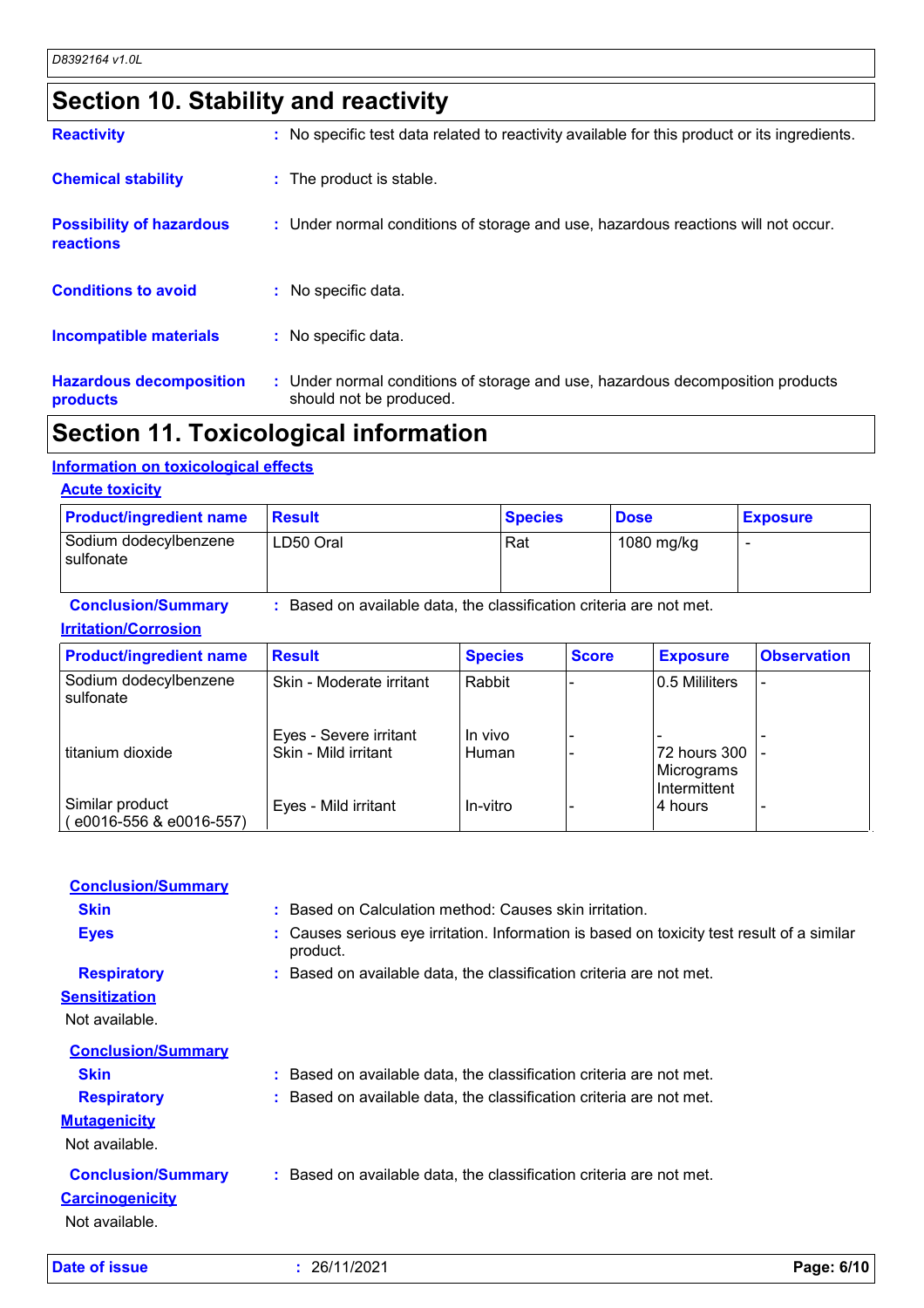# **Section 11. Toxicological information**

| <b>Conclusion/Summary</b>                                                   | : Based on available data, the classification criteria are not met.                      |            |
|-----------------------------------------------------------------------------|------------------------------------------------------------------------------------------|------------|
| <b>Reproductive toxicity</b>                                                |                                                                                          |            |
| Not available.                                                              |                                                                                          |            |
| <b>Conclusion/Summary</b>                                                   | : Based on available data, the classification criteria are not met.                      |            |
| <b>Teratogenicity</b>                                                       |                                                                                          |            |
| Not available.                                                              |                                                                                          |            |
| <b>Conclusion/Summary</b>                                                   | : Based on available data, the classification criteria are not met.                      |            |
| <b>Specific target organ toxicity (single exposure)</b>                     |                                                                                          |            |
| Not available.                                                              |                                                                                          |            |
|                                                                             |                                                                                          |            |
| <b>Specific target organ toxicity (repeated exposure)</b><br>Not available. |                                                                                          |            |
|                                                                             |                                                                                          |            |
| <b>Aspiration hazard</b>                                                    |                                                                                          |            |
| Not available.                                                              |                                                                                          |            |
|                                                                             |                                                                                          |            |
| <b>Information on the likely</b>                                            | : Not available.                                                                         |            |
| routes of exposure                                                          |                                                                                          |            |
| <b>Potential acute health effects</b>                                       |                                                                                          |            |
| <b>Eye contact</b>                                                          | : Causes serious eye irritation.                                                         |            |
| <b>Inhalation</b>                                                           | No known significant effects or critical hazards.                                        |            |
| <b>Skin contact</b>                                                         | : Causes skin irritation.                                                                |            |
| <b>Ingestion</b>                                                            | : No known significant effects or critical hazards.                                      |            |
|                                                                             | <b>Symptoms related to the physical, chemical and toxicological characteristics</b>      |            |
| <b>Eye contact</b>                                                          | : Adverse symptoms may include the following:                                            |            |
|                                                                             | pain or irritation                                                                       |            |
|                                                                             | watering                                                                                 |            |
| <b>Inhalation</b>                                                           | redness<br>No specific data.                                                             |            |
| <b>Skin contact</b>                                                         | : Adverse symptoms may include the following:                                            |            |
|                                                                             | <b>irritation</b>                                                                        |            |
|                                                                             | redness                                                                                  |            |
| <b>Ingestion</b>                                                            | : No specific data.                                                                      |            |
|                                                                             |                                                                                          |            |
| <b>Short term exposure</b>                                                  | Delayed and immediate effects and also chronic effects from short and long term exposure |            |
| <b>Potential immediate</b>                                                  | : Not available.                                                                         |            |
| effects                                                                     |                                                                                          |            |
| <b>Potential delayed effects</b>                                            | : Not available.                                                                         |            |
| <b>Long term exposure</b>                                                   |                                                                                          |            |
| <b>Potential immediate</b>                                                  | : Not available.                                                                         |            |
| effects                                                                     |                                                                                          |            |
| <b>Potential delayed effects</b>                                            | $:$ Not available.                                                                       |            |
| <b>Potential chronic health effects</b>                                     |                                                                                          |            |
| Not available.                                                              |                                                                                          |            |
| <b>Conclusion/Summary</b>                                                   | : Based on available data, the classification criteria are not met.                      |            |
| <b>General</b>                                                              | No known significant effects or critical hazards.                                        |            |
| <b>Carcinogenicity</b>                                                      | No known significant effects or critical hazards.                                        |            |
| <b>Mutagenicity</b>                                                         | No known significant effects or critical hazards.                                        |            |
|                                                                             |                                                                                          |            |
| <b>Date of issue</b>                                                        | : 26/11/2021                                                                             | Page: 7/10 |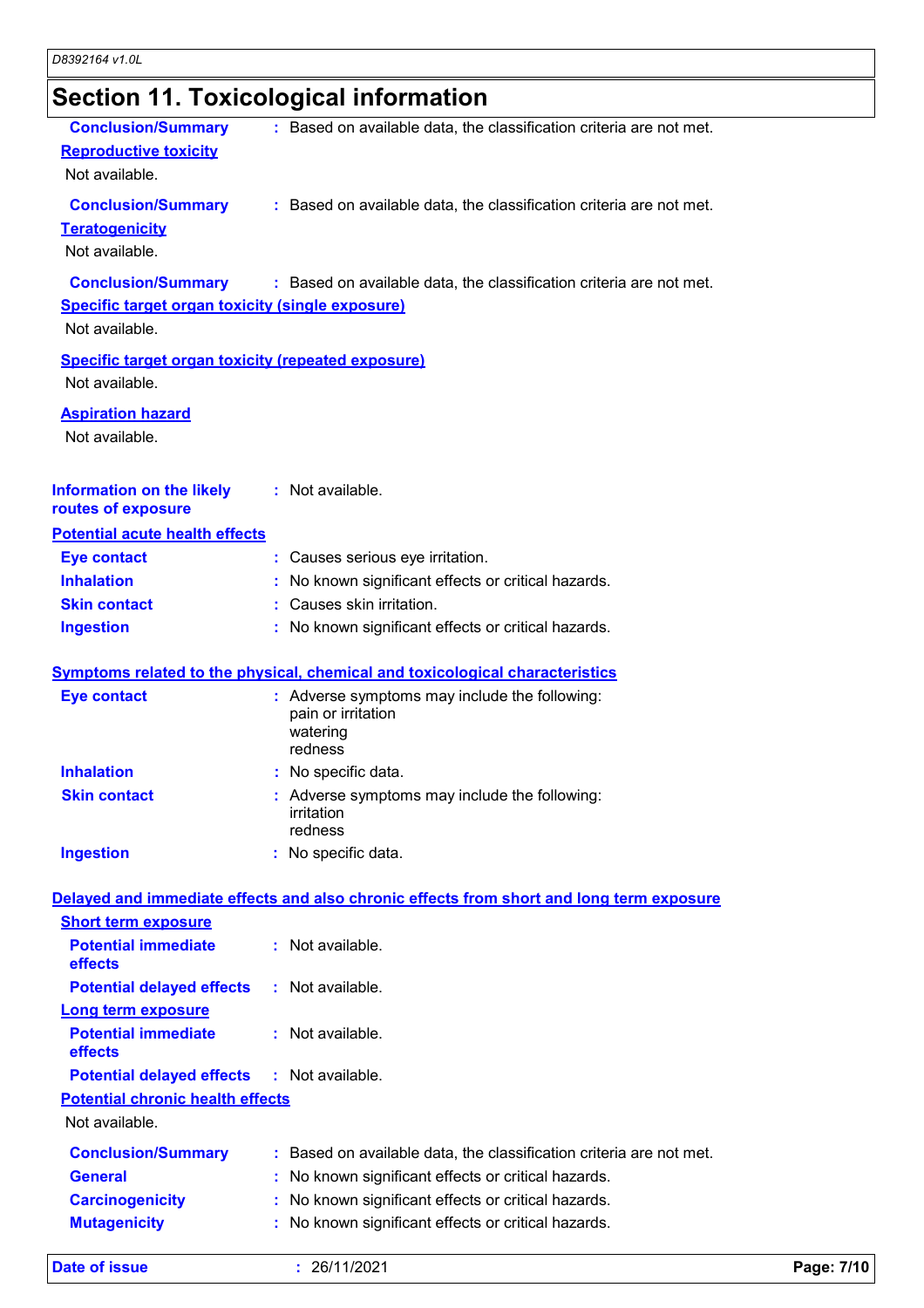# **Section 11. Toxicological information**

- **Teratogenicity** : No known significant effects or critical hazards.
- **Developmental effects :** No known significant effects or critical hazards.
- 
- **Fertility effects :** No known significant effects or critical hazards.

#### **Numerical measures of toxicity**

#### **Acute toxicity estimates**

Not available.

# **Section 12. Ecological information**

#### **Toxicity**

| <b>Product/ingredient name</b>     | <b>Result</b>                            | <b>Species</b>                                                               | <b>Exposure</b> |
|------------------------------------|------------------------------------------|------------------------------------------------------------------------------|-----------------|
| Sodium dodecylbenzene<br>sulfonate | Acute LC50 5 mg/l Fresh water            | Fish - Oncorhynchus mykiss -<br>Juvenile (Fledgling, Hatchling,<br>Weanling) | 96 hours        |
| l titanium dioxide                 | Acute LC50 3 mg/l Fresh water            | Crustaceans - Ceriodaphnia<br>dubia - Neonate                                | 48 hours        |
|                                    | Acute LC50 6.5 mg/l Fresh water          | Daphnia - Daphnia pulex -<br><b>Neonate</b>                                  | 48 hours        |
|                                    | Acute LC50 >1000000 µg/l Marine<br>water | Fish - Fundulus heteroclitus                                                 | 96 hours        |
|                                    | Chronic NOEC 1 ppm Fresh water           | Daphnia - Daphnia magna -<br>Juvenile (Fledgling, Hatchling,<br>Weanling)    | 48 hours        |

**Conclusion/Summary :** Based on available data, the classification criteria are not met.

#### **Persistence and degradability**

**Conclusion/Summary :** Based on available data, the classification criteria are not met.

#### **Bioaccumulative potential**

| <b>Product/ingredient name</b>       | <b>LogP</b> <sub>ow</sub> | <b>BCF</b> | <b>Potential</b> |
|--------------------------------------|---------------------------|------------|------------------|
| Sodium dodecylbenzene<br>l sulfonate | 3.32                      |            | low              |
| titanium dioxide                     |                           | 352        | low              |

#### **Mobility in soil**

**Soil/water partition coefficient (KOC) :** Not available.

**Other adverse effects** : No known significant effects or critical hazards.

# **Section 13. Disposal considerations**

| <b>Disposal methods</b> | : The generation of waste should be avoided or minimized wherever possible.<br>Disposal of this product, solutions and any by-products should at all times comply<br>with the requirements of environmental protection and waste disposal legislation<br>and any regional local authority requirements. Dispose of surplus and non-<br>recyclable products via a licensed waste disposal contractor. Waste should not be<br>disposed of untreated to the sewer unless fully compliant with the requirements of<br>all authorities with jurisdiction. Waste packaging should be recycled. Incineration or<br>landfill should only be considered when recycling is not feasible. This material and<br>its container must be disposed of in a safe way. Care should be taken when<br>handling emptied containers that have not been cleaned or rinsed out. Empty |
|-------------------------|---------------------------------------------------------------------------------------------------------------------------------------------------------------------------------------------------------------------------------------------------------------------------------------------------------------------------------------------------------------------------------------------------------------------------------------------------------------------------------------------------------------------------------------------------------------------------------------------------------------------------------------------------------------------------------------------------------------------------------------------------------------------------------------------------------------------------------------------------------------|
|-------------------------|---------------------------------------------------------------------------------------------------------------------------------------------------------------------------------------------------------------------------------------------------------------------------------------------------------------------------------------------------------------------------------------------------------------------------------------------------------------------------------------------------------------------------------------------------------------------------------------------------------------------------------------------------------------------------------------------------------------------------------------------------------------------------------------------------------------------------------------------------------------|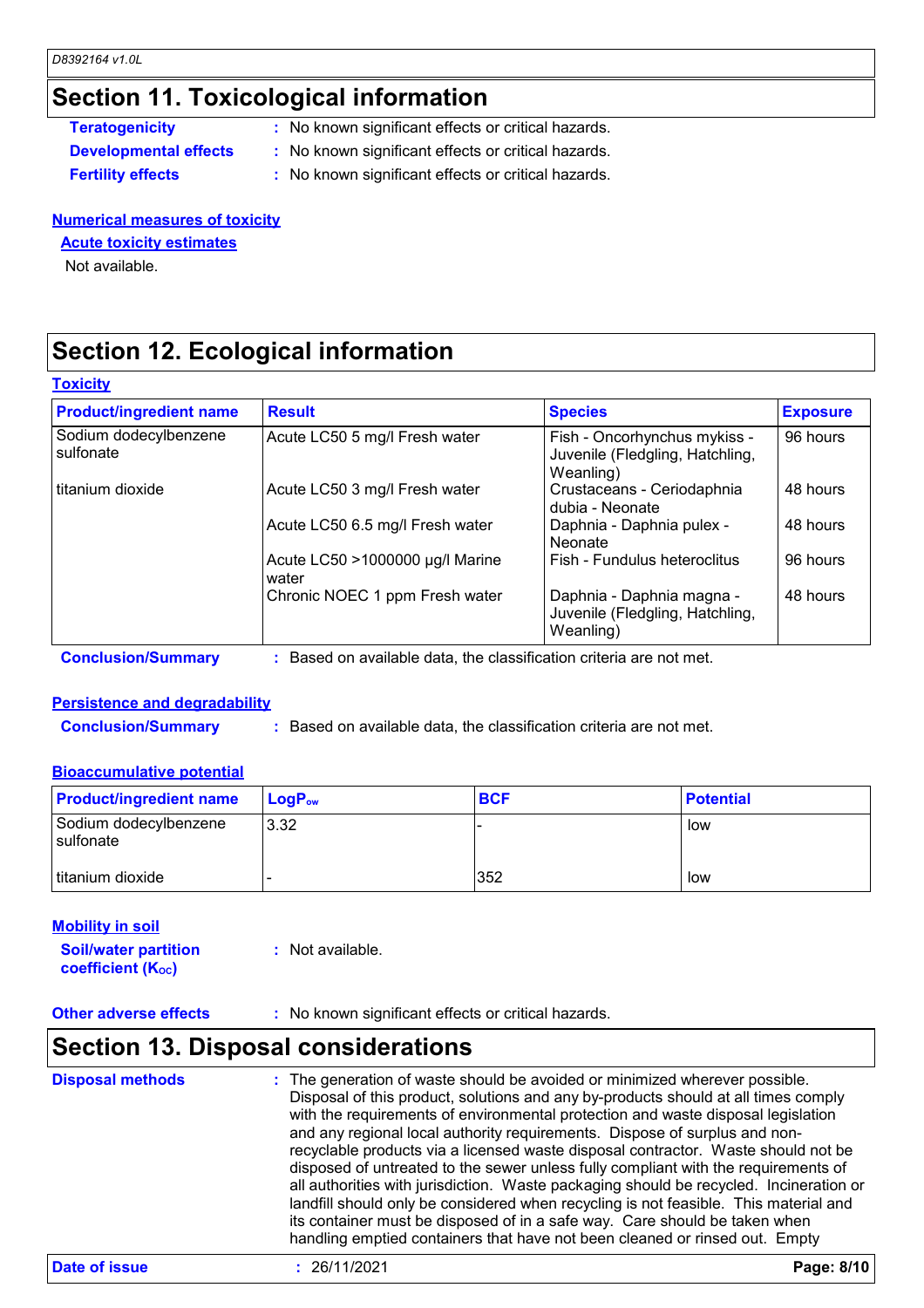### **Section 13. Disposal considerations**

containers or liners may retain some product residues. Avoid dispersal of spilled material and runoff and contact with soil, waterways, drains and sewers.

# **Section 14. Transport information**

|                                      | <b>ADG</b>               | <b>ADR/RID</b> | <b>IMDG</b>    | <b>IATA</b>              |
|--------------------------------------|--------------------------|----------------|----------------|--------------------------|
| <b>UN number</b>                     | Not regulated.           | Not regulated. | Not regulated. | Not regulated.           |
| <b>UN proper</b><br>shipping name    |                          |                |                |                          |
| <b>Transport hazard</b><br>class(es) | $\overline{\phantom{a}}$ |                |                | $\overline{\phantom{0}}$ |
| <b>Packing group</b>                 |                          | ٠              |                | $\overline{\phantom{0}}$ |
| <b>Environmental</b><br>hazards      | No.                      | No.            | No.            | No.                      |

**Special precautions for user Transport within user's premises:** always transport in closed containers that are **:** upright and secure. Ensure that persons transporting the product know what to do in the event of an accident or spillage.

**Transport in bulk according :** Not available. **to IMO instruments**

# **Section 15. Regulatory information**

**Standard for the Uniform Scheduling of Medicines and Poisons**

Schedule 5 CAUTION

**Model Work Health and Safety Regulations - Scheduled Substances**

Sodium dodecylbenzene sulfonate

| <b>Australia inventory (AICS)</b>                           | : All components are listed or exempted. |
|-------------------------------------------------------------|------------------------------------------|
| <b>New Zealand Inventory of</b><br><b>Chemicals (NZIoC)</b> | : All components are listed or exempted. |
| <b>HSNO Group Standard</b>                                  | : Cleaning Products (Subsidiary Hazard)  |
| <b>HSNO Approval Number</b>                                 | : HSR002530                              |
| <b>Approved Handler</b><br><b>Requirement</b>               | : No                                     |
| <b>Tracking Requirement</b>                                 | : No                                     |

### **Section 16. Any other relevant information**

| <b>Key to abbreviations</b> | $:$ ADG = Australian Dangerous Goods<br>ATE = Acute Toxicity Estimate<br><b>BCF</b> = Bioconcentration Factor<br>GHS = Globally Harmonized System of Classification and Labelling of Chemicals<br>IATA = International Air Transport Association<br>IBC = Intermediate Bulk Container<br><b>IMDG = International Maritime Dangerous Goods</b><br>LogPow = logarithm of the octanol/water partition coefficient<br>MARPOL = International Convention for the Prevention of Pollution From Ships,<br>1973 as modified by the Protocol of 1978. ("Marpol" = marine pollution)<br>NOHSC = National Occupational Health and Safety Commission<br>SUSMP = Standard Uniform Schedule of Medicine and Poisons<br>$UN = United Nations$ |  |
|-----------------------------|--------------------------------------------------------------------------------------------------------------------------------------------------------------------------------------------------------------------------------------------------------------------------------------------------------------------------------------------------------------------------------------------------------------------------------------------------------------------------------------------------------------------------------------------------------------------------------------------------------------------------------------------------------------------------------------------------------------------------------|--|
|                             |                                                                                                                                                                                                                                                                                                                                                                                                                                                                                                                                                                                                                                                                                                                                |  |